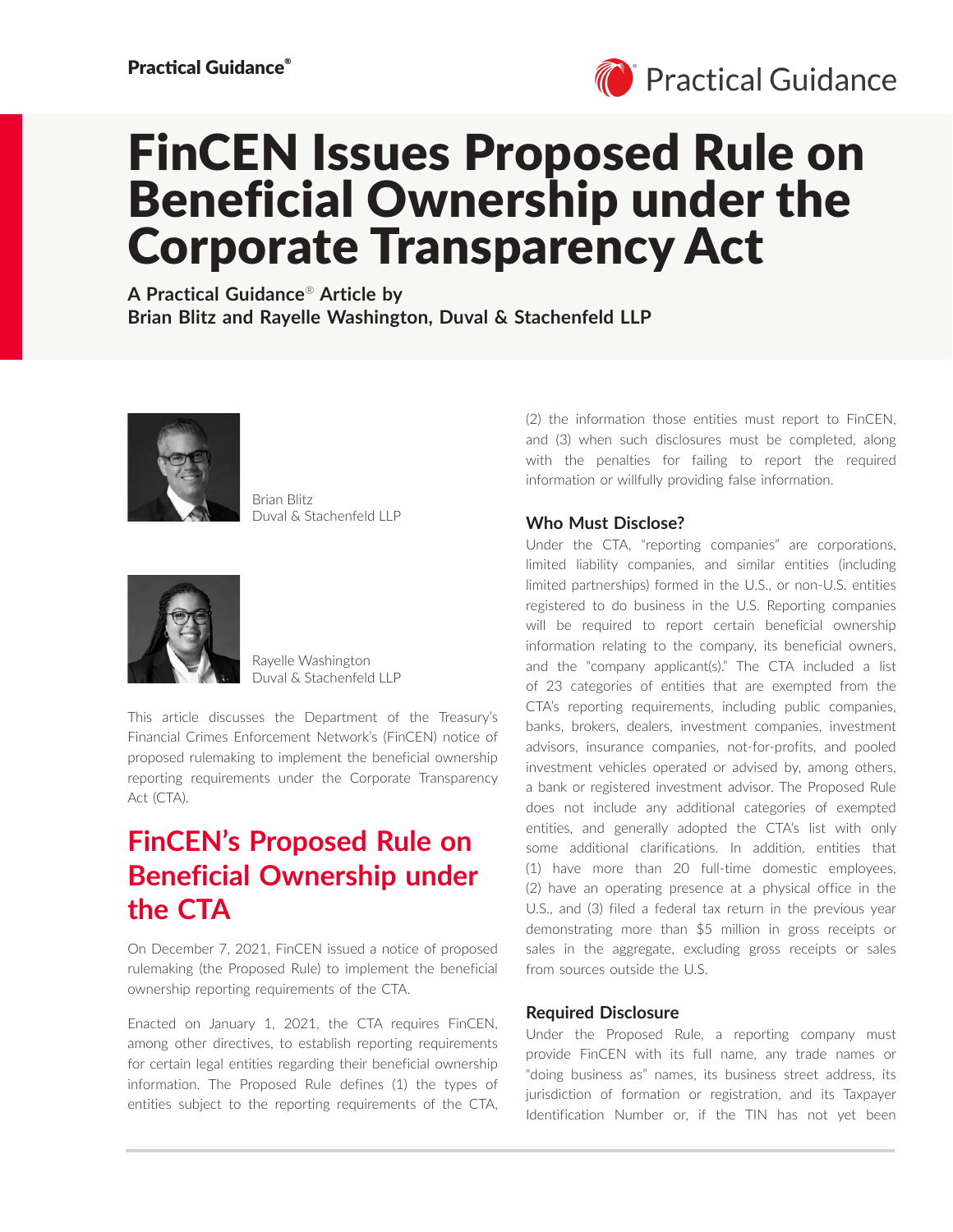issued, the Dun & Bradstreet Data Universal Numbering System Number or a Legal Entity Identifier. For each "beneficial owner" and "company applicant" (the definitions of which are discussed below), their full legal name, birth date, address, and a unique identifying number from certain specified documents, including a non-expired passport or driver's license, and a copy of such passport or license, are required.

#### **Definition of Beneficial Owner**

The Proposed Rule defines a beneficial owner as any individual who, directly or indirectly, either "exercises substantial control" over a reporting company or owns or controls at least 25% of the ownership interests of the reporting company. Substantial control includes (1) service as a senior officer of the reporting company; (2) authority over the appointment or removal of any senior officer or a majority or dominant minority of the board of directors (or similar body); (3) direction, determination, or decision of, or substantial influence over, important over "important matters" affecting the reporting company; or (4) any other form of substantial control. The Proposed Rule's list of "important matters" includes numerous business decisions that would often be subject of approval rights under a joint venture agreement, stockholders' agreement, preferred stock certificate of designation, or similar operating agreement, including the sale of principal assets, reorganizations, dissolutions, mergers, issuances of equity, incurrence of debt, approval of operating budgets, compensation schemes, incentive compensation, and amendments of substantial governance documents.

The Proposed Rule also clarifies that the term "ownership interests" includes equity interests as well as capital or profits interests in a limited liability company or partnership, including limited and general partnership interests, convertible instruments, warrants, rights, puts, calls, or other options to acquire equity, capital, or profits interests, or other interests in the reporting company. FinCEN noted that this expansive definition is "a way of ensuring that the underlying reality of ownership . . . drives the identification of beneficial ownerships . . . [and] thwarts the use of complex ownership structures . . . to obscure a reporting company's real owners."

#### **Definition of Company Applicant**

The Proposed Rule defines company applicant (1) for a domestic reporting company, as any individual who files the formation documents and (2) for a foreign reporting company, as any individual who files the document that first registers the entity to do business in the United States. In each case, any individual who directs or controls the filing of such documents by another person is also "company applicant." This expansive definition presumably means that, if the Proposed Rule is adopted, what used to be a ministerial task of forming an entity that was often undertaken by parties such as lawyers, accountants, and paralegals will now result in those individuals being deemed "company applicants."

#### **Timeline of Disclosures and Penalties**

Under the Proposed Rule, entities existing or registered before the effective date of the final rule would have one year after the effective date to file their initial report with FinCEN. For entities established or registered after the effective date, the report would be required to be filed within 14 days of formation. Updates to the disclosure would be required to be submitted by the reporting company within 30 days of any change of information previously submitted to FinCEN, including any change with respect to who is a beneficial owner of a reporting company and any change with respect to information reported for any particular beneficial owner or applicant.

The CTA and the Proposed Rule provides civil and criminal penalties for persons who "willfully provide, or attempt to provide, false or fraudulent beneficial ownership information . . . [or] willfully fail to report complete or updated beneficial ownership information to FinCEN." Violators can be liable for a civil penalty of up to \$500 for each day the violation exists, and a criminal penalty of a fine up to \$10,000 and/or imprisonment for up to two years. The Proposed Rule clarifies that these penalties extend to beneficial owners or company applicants if they willfully provide false or fraudulent information to a reporting company to submit to FinCEN.

#### **Comment Period**

The public has until February 7, 2022, to provide written comments to FinCEN regarding this proposed rule.

#### **Related Developments**

In addition to the Proposed Rule, FinCEN issued an Advance Notice of Proposed Rulemaking on December 6, 2021, to solicit public comments on potential requirements under the Bank Secrecy Act (BSA) to collect, report, and retain information for certain persons involved in real estate transactions when involved in non-financed real estate purchases. The ultimate goal of this regulatory proposal is "to combat, to the broadest extent possible, the proliferation of anonymous shell companies that facilitate the flow and sheltering of illicit money in the United States." FinCEN is considering regulations to address money laundering vulnerabilities presented by U.S. real estate,